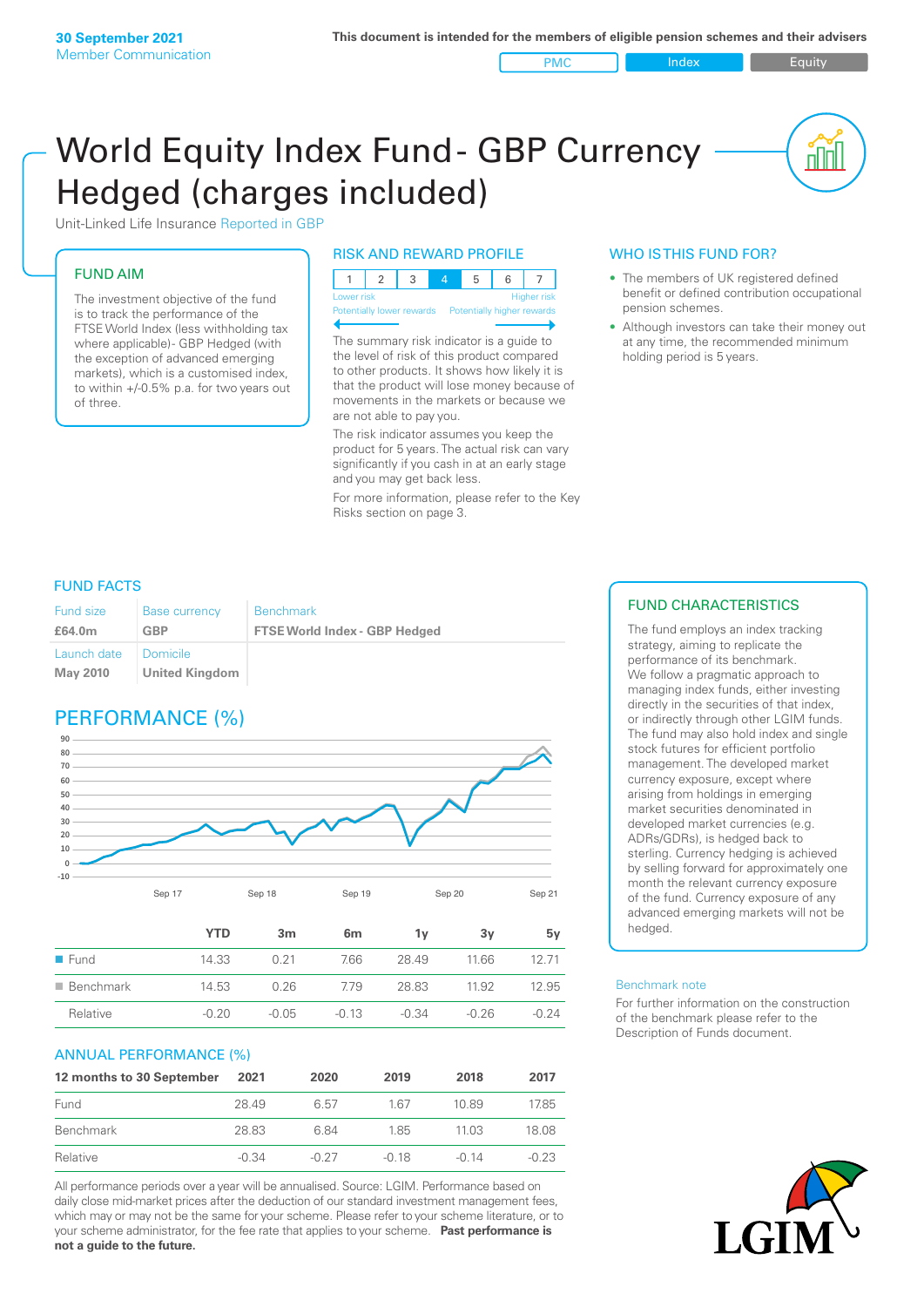Unit-Linked Life Insurance Reported in GBP

# PORTFOLIO BREAKDOWN

All data source LGIM unless otherwise stated. Totals may not sum due to rounding. In order to minimise transaction costs, the Fund will not always own all the assets that constitute the index and on occasion it will own assets that are not in the index. The number of fund holdings can differ from the index due to corporate events and proxy holdings.



## SECTOR (%)

| ■ Technology               | 23.7 |
|----------------------------|------|
| Consumer Discretionary     | 15.1 |
| $\blacksquare$ Industrials | 13.8 |
| $\blacksquare$ Financials  | 13.8 |
| $\blacksquare$ Health Care | 11.7 |
| ■ Consumer Staples         | 6.0  |
| ■ Basic Materials          | 3.7  |
| ■ Energy                   | 3.4  |
| ■ Telecommunications       | 3.3  |
| $\Box$ Other               | 5.6  |
|                            |      |

| <b>MARKET CAPITALISATION (%)</b> |  |
|----------------------------------|--|

| $\blacksquare$ Large | 81.6 |
|----------------------|------|
| $\blacksquare$ Mid   | 18.4 |

■ Top 10 holdings 16.5% Rest of portfolio 83.5% No. of holdings in fund 2,710 No. of holdings in index 2,659

## TOP 10 HOLDINGS (%)

| Apple Inc                          | 3.6            |
|------------------------------------|----------------|
| Microsoft Corp                     | 34             |
| Amazon.Com Inc                     | 23             |
| Facebook                           | 1.3            |
| Alphabet CI A                      | 13             |
| Alphabet CI C                      | 12             |
| Tesla Inc                          | 1 <sub>0</sub> |
| Taiwan Semiconductor Manufacturing | 0 S            |
| Nvidia Corp                        | 0 S            |
| JPMorgan Chase & Co                | ( ) X          |
|                                    |                |

## COUNTRY (%)

|                | <b>United States</b> | 62.5 |  |
|----------------|----------------------|------|--|
|                | Japan                | 7.5  |  |
| $\frac{4}{12}$ | United Kingdom       | 4.3  |  |
|                | France               | 3.0  |  |
|                | Canada               | 2.6  |  |
|                | Germany              | 2.6  |  |
| Œ              | Switzerland          | 2.5  |  |
|                | Australia            | 2.1  |  |
|                | Taiwan               | 2.0  |  |
|                | Other                | 10.9 |  |
|                |                      |      |  |



comprises 25 fund managers, supported by two analysts. Management oversight is provided by the Global Head of Index Funds. The team has average industry experience of 15 years, of which seven years has been at LGIM, and is focused on achieving the equally important objectives of close tracking and maximising returns.